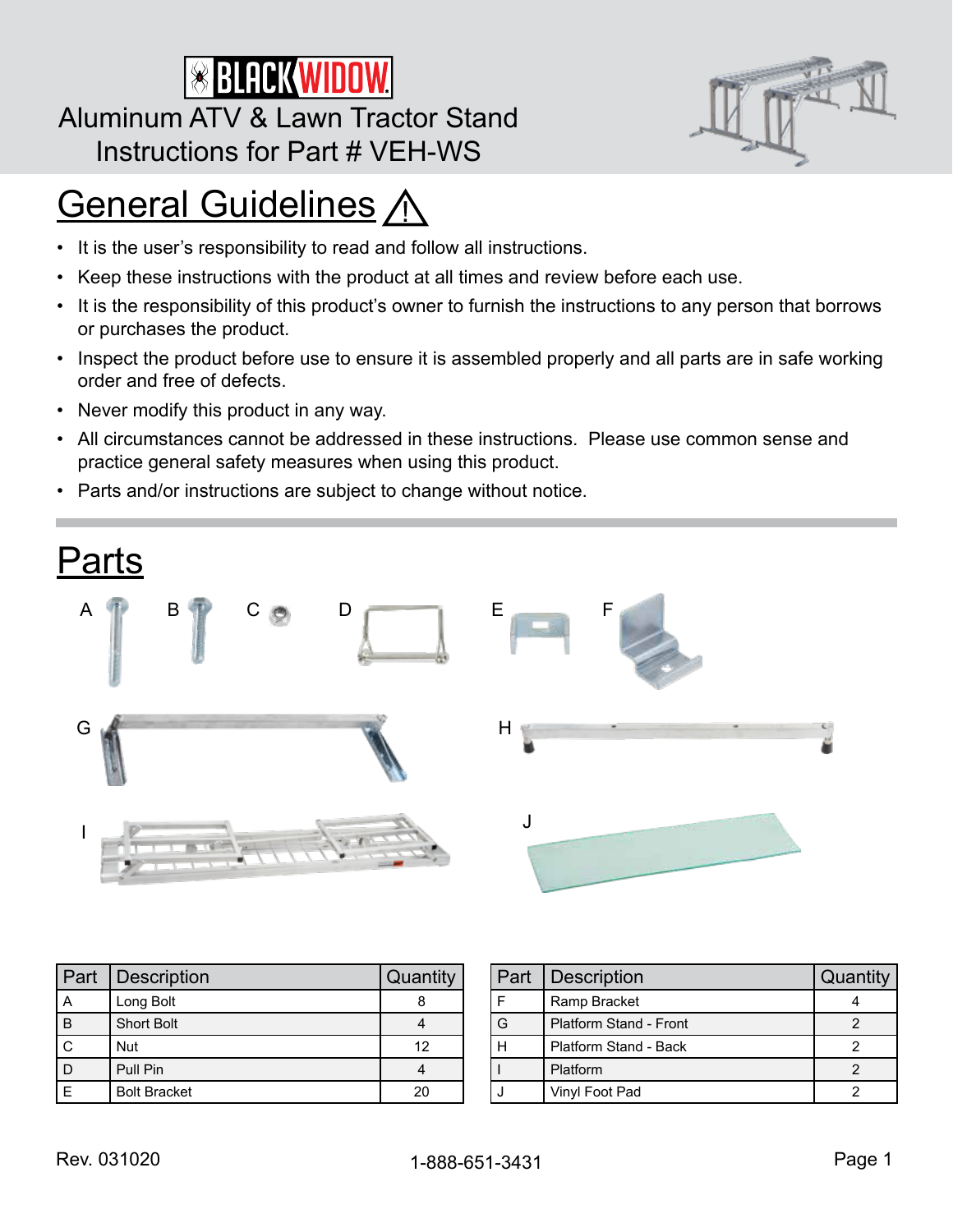## Assembly





**Step 2.** Attach the back and front platform stands (H and G) using two long bolts (A), four bolt brackets (E), and two nuts (C) for each one.

**Please Note:** The back platform stand, *with black rubber caps*, is to be placed on the *wheel-stop* end of the platform.



**Step 3.** Attach the ramp brackets (F) to each platform using one short bolt (B) and one nut (C) per bracket.

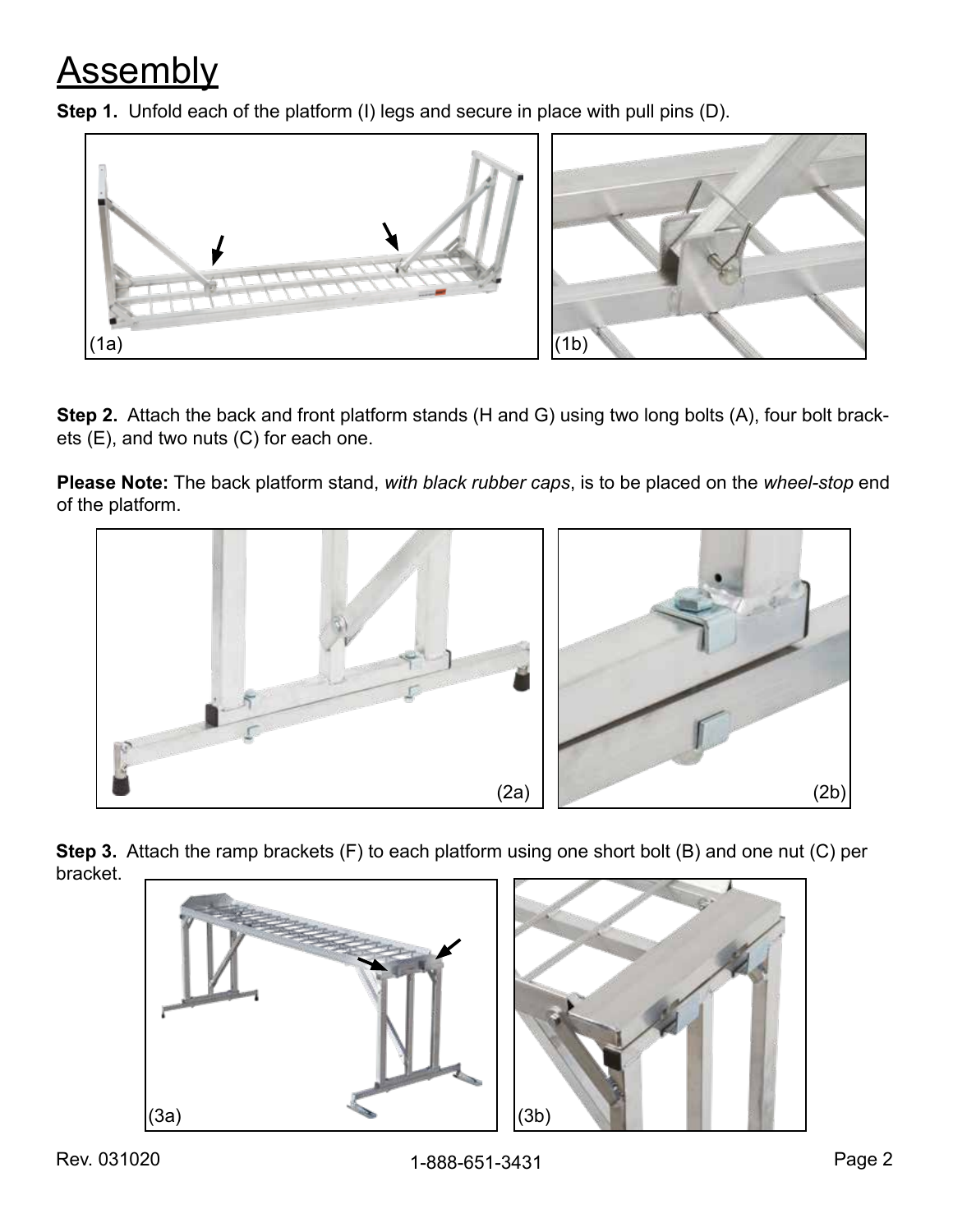## Loading Ramps

**Step 4.** Loading ramps hook on the ramp brackets installed in Step 3 by sliding into place.



**Step 5.** Put a vinyl foot pad (J) under the foot of each ramp to reduce ramp movement during use.